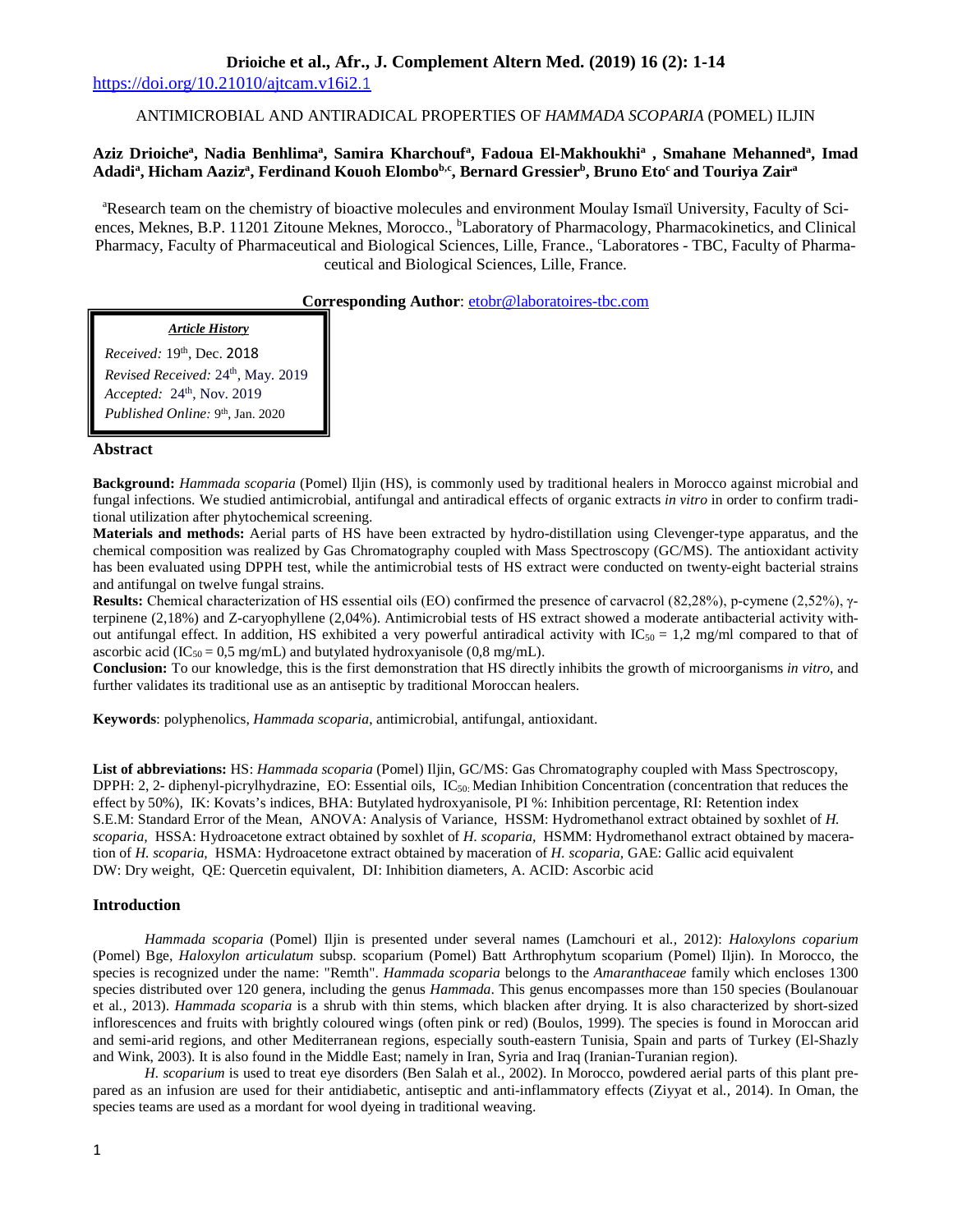Studies conducted by earlier researchers (Ajabnoor et al.,1984; Awaad et al., 2001) have proved that ethanol extract of *H. scoparium* showed antidiabetic and anticoagulant activities *in vivo* (in animal models). Other studies have shown that *H. scoparia*  has several biological properties, such as larvicidal activity (Sathiyamoorthy *et* al*.,* 1997), anticancer activity (Bourogaa et al*.,*  2014), antiplasmodial activity (Sathiyamoorthy et al*.,*1999) and molluscicidal activity (Mezghani et al*.,* 2009). This species is also used as an anti-leukemic agent (Bourogaa et al., 2011).

From a chemical point of view, *Hammada scoparia* is rich in polyphenols, especially in flavonol triglycosides: isorhamnetin 3-O-β-D-xylopyranosyl-α-L-rhamnopyranosyl-β-D-galactopyran-oside, isorhametin 3-O-D-

galactopyranoside, isorhametin 3-O-α-L-rhamnopyranosyl -α-L-rhamnopyranosyl - β-D-alactopyranoside (Ben Salah et al., 2002). Moreover, ethanol extracts of this herb are rich in alkaloids. Thorough studies enabled us to identify carnegine and Nmethylisosalsoline. The latter is endowed with molluscicidal activity (Mezghani et al*.,* 2009). Qualitative phytochemical analyses of *H. scoparia's* aerial parts revealed the presence of alkaloids, cardiac glycosides, anthraquinones, flavonoids, saponins, coumarins, sterols, tannins and essential oils (EO) (Ajabnoor et al., 1984).

The present study focuses on valorization of *H. scoparia*. a highly popular species in Tata region known for its curative properties against diabetes mellitus, cancers, snake bites, and so on. The present study includes a phytochemical study and an assessment of biological activities of the herb in order to confirm the therapeutic uses of this species.

### **Material and methods Plant material and EO extraction**

The samples (stems, leaves, and flowers) of *Hammada scoparia* (Pomel) were harvested in June 2016 from the wild (spontaneous stands) in the region of Tata (Douar Oasis Tamsouloujou - Moroccan Anti-Atlas). Identification of this species was carried out in the Botany and Plant Ecology Laboratory of the Scientific Institute in Rabat by Professor IBN TATOU MO-HAMED. A voucher specimen (Number RAB 110963) was deposited in the herbarium of the Institute.

Aerial parts of the plant were harvested and air-dried for thirteen (13) days. Then, essential oils were obtained by hydrodistillation process for three hours with 100 g of the dry matter in a Clevenger-type apparatus which is recommended by the French Pharmacopoeia.

#### **Analysis and chemical characterization of** *Hammada scoparia's* **essential oils**

The chromatographic analysis of EO samples was carried out using a Thermo-Electron-type gas chromatograph (Trace GC Ultra) coupled to a Thermo-Electron Trace MS system mass spectrometer (Thermo Electron: Trace GC Ultra; Polaris Q MS). Fragmentation is carried out by an electronic impact (70 eV intensity). The chromatograph is equipped with a DB-5 column (5% phenyl methyl-siloxane) (30m × 0.25mm × 0.25µm), a flame ionization detector (FID) supplied by a mixture of H<sub>2</sub> / Air gas. The temperature of the column increases with a gradient of 4  $\degree$  C/min from 50 to 200  $\degree$  C. for 5 min. The injection mode is split (leak 1/70, flow rate ml/min), nitrogen is used as a carrier gas with a flow rate of 1 ml/min.

Identification of EO chemical composition was performed through the comparison of compounds' Kovats (IK) indices with those of standard products known from the literature (Kovats 1965, Adams, 2007). This step was supplemented by a comparison of Kovats's indices of the compounds as well as their mass spectra with those gathered in reference documents (Adams, 2007, National Institute of Standards and Technology, 2014). Kovats's indices compare the retention time of any product with the retention time of a linear alkane containing the same carbon number. They are determined by injecting a mixture of the alkanes (C7-C40 standard) under the same operating conditions.

# **Phytochemical screening:**

It is a qualitative study in which detection of chemical families is performed through compounds solubility tests, precipitation and turbidity reactions. It can also be performed through the observation of a specific colour change or an examination under ultraviolet light.

This phytochemical study was conducted on *H. scoparia's* aerial parts. Dry samples of the plant were ground into a fine powder, followed by characterization tests of different chemical groups, carried out according to the protocols of N'Guessan, 2009.

### **Assessment of polyphenol contents of** *Hammada scoparia* **(Pomel): Solid-liquid Extraction**

This step consisted extracting the maximum amount of polyphenol molecules from the aerial parts of the plant by maceration and soxhlet extraction. Water-methanol or water-acetone mixtures can be used as solvents. The latter accelerates and increases extraction yields. Figure 1 summarizes the solid-liquid extraction protocol.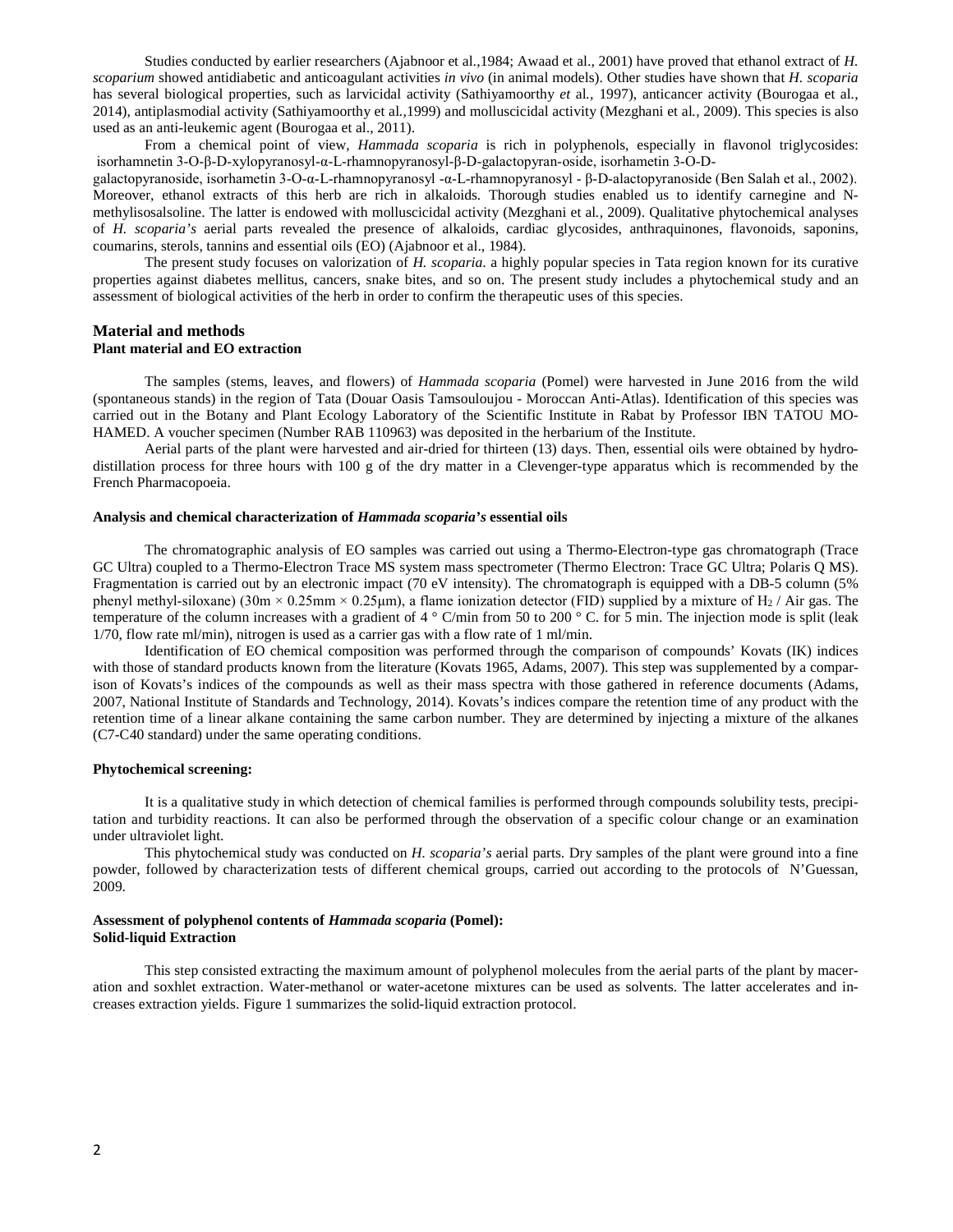

**Figure 1:** Steps used for the extraction of polyphenols from *H. Scoparia*

### **Quantitative analysis of phenolics Total phenolic content**

Total phenolics from *H. scoparia* stems, leaves and flowers extracts were assayed by Folin-Ciocalteu's method with UV-Visible spectrophotometry (Singleton et al., 1999). The reagent is composed of phosphomolybdic acid ( $H_3PMo_{12}O_4$ ) and phosphotungstic acid (H<sub>3</sub>PW<sub>12</sub>O<sub>40</sub>) which are reduced by the phenols oxidation into tungsten blue oxide (W<sub>8</sub>O<sub>23</sub>) and molybdenum oxide (Mo<sub>8</sub>O<sub>3</sub>). The phenolic contents are estimated by UV spectroscopy at a wavelength  $\lambda = 760$  nm. Gallic acid was used as a standard.

## **The flavonoid content**

Aluminum chloride (AlCl3) forms a very stable complex with hydroxyl (OH) groups of phenols. This yellow complex absorbs the visible light at 433 nm. The phenols are estimated by UV spectroscopy at a wavelength  $\lambda = 433$  nm (Chia-chi et al., 2002) and quercetin is used as a standard.

### **Antimicrobial Essay**

To evaluate the antimicrobial activity of *Hammada scoparia'*s extracts, twenty-eight (28) bacterial strains and twelve (12) fungal strains (see Tables 1 and 2) were chosen.

These selected microorganisms are pathogenic strains known for their high resistance, invasiveness and toxicity in humans. They are frequently encountered in many infections in Morocco that pose clinical and therapeutic problems.

Antibacterial activities were performed on bacterial strains isolated from the hospital: Mohamed V-Meknes Provincial Hospital, whereas antifungal activities were investigated on isolates from fungal culture collections of the parasitology and mycology laboratories of Ibn Sina Hospital - Rabat.

| <b>Gram-positive Cocci</b>            | <b>Gram-negative Bacilli</b>         | <b>Gram-Positive Bacilli</b> |
|---------------------------------------|--------------------------------------|------------------------------|
| Streptococcus agalactiae $(St. B)$    | Escherichia coli (sauvage) (E. coli) | Listeria sp                  |
| Streptococcus groupe D (non-          | Escherichia coli BLSE (E. coli       | Corynebacterium sp           |
| enterococcus) $(St. D)$               | BLSE)                                |                              |
|                                       | Klebsiella pneumonie ssp pneumo-     |                              |
| Streptococcus porcinus (St. porcinus) | nie (K. pneumonie)                   |                              |

### **Table 1: List of Bacterial Strains Tested**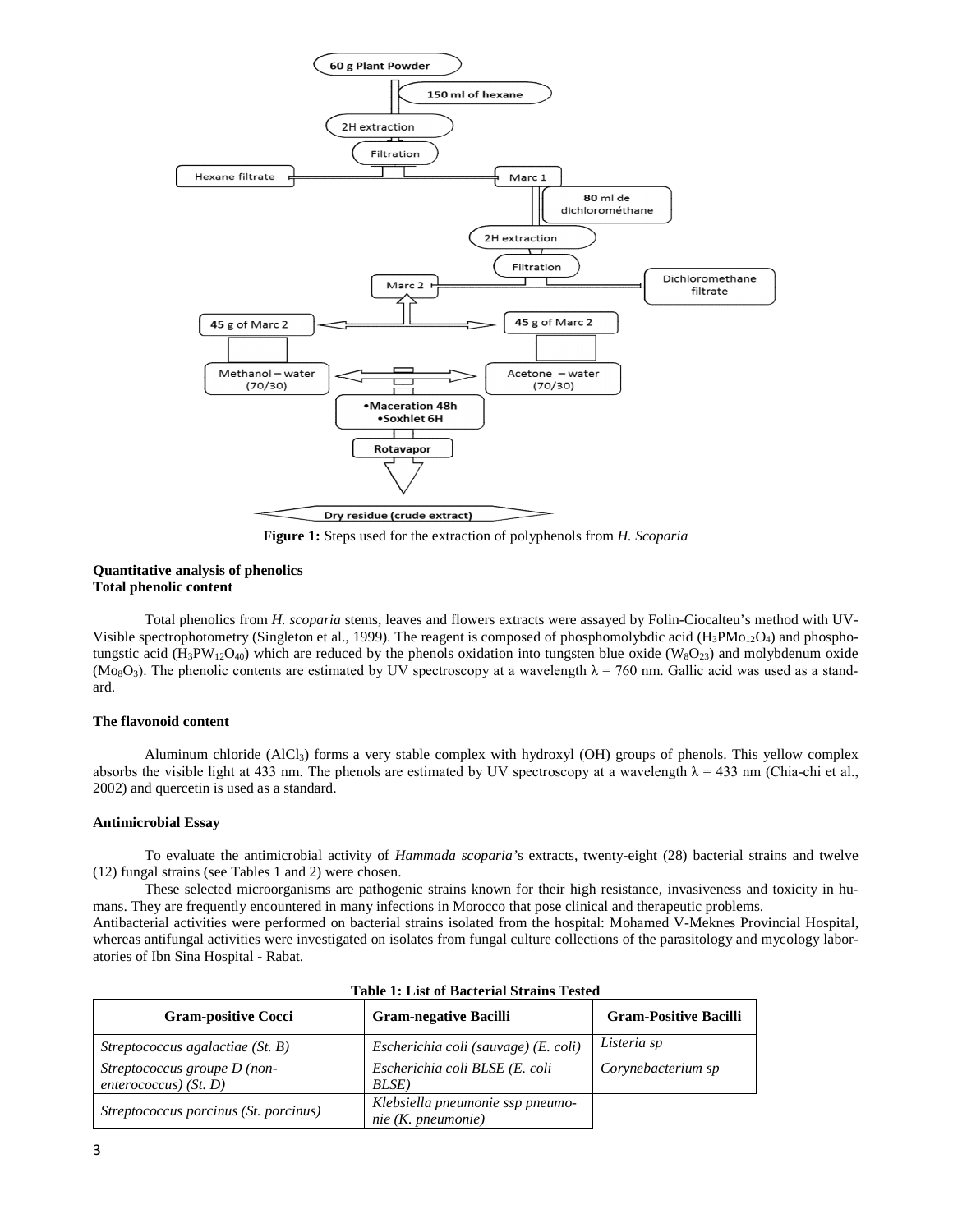| Streptococcus acidominimus (St. Acidomi-<br>nimus)                | Klebsiella oxytoca (K. oxytoca)                       |
|-------------------------------------------------------------------|-------------------------------------------------------|
| Staphyloccocus epidermidis<br>(S.epidermidis)                     | Citrobacterkoseri (C. koseri)                         |
| Staph aureus BLACT (S.aureus BLAC)                                | Enterobacter aerogenes (E. aero-<br>genes)            |
| Staph aureus STAIML/MRS/mecA/<br>HLMUP/BLACT. (S.aureus MRS/BLAC) | Enterobacter cloacae (E. cloacae)                     |
| Staphyloccocushaemolyticus (S. haemolyti-<br>$\textit{cus}$ )     | Salmonella sp                                         |
| Enterococcus faecalis (E. faecalis)                               | Shigella sp                                           |
| Enterococcuss faecium (E. faecium)                                | Serratia marcescens (S. marces-<br>cens)              |
|                                                                   | Yersinia enterolitica (Y. enteroliti-<br>ca)          |
|                                                                   | Proteus mirabilis (P. mirabilis)                      |
|                                                                   | Pseudomonas putida (P. putida)                        |
|                                                                   | Pseudomonas aerogenosa (P. aero-<br>genosa)           |
|                                                                   | Pseudomonas fluorescence (P.<br><i>fluorescence</i> ) |

 **Table 2:** List of fungal Strains Tested

| GENUS         | SPECIES                                |
|---------------|----------------------------------------|
| yeasts        | Candida albicans<br>Candida tropicalis |
|               | Candida glabrata                       |
|               | Candida dubliniensis                   |
|               | Candida sp                             |
|               | Rhodotorularubra                       |
|               | Trichosporonsp                         |
|               | Cryptoccocusne of ormans               |
|               | Aspergillus niger                      |
| molds         | Fusarium sp                            |
|               | Pénicillium sp                         |
| Dermatophytes | Trichophyton mentagrophytes            |

### **Disk diffusion method**

The antimicrobial activity was determined by the disk diffusion method (NCCLS, 1997). Briefly, a-90 mm diameter Petri-dish containing 30 ml of the Mueller-Hinton agar culture medium is firstly inoculated by swabbing with a 0,5-McFarland bacterial inoculum prepared in sterile physiological water.

Then, for the antifungal activity, the fungal inocula were prepared in sterile physiological saline and adjusted using Malassez's cell (hemocytometer). Final inocula were adjusted to10<sup>5</sup> conidia/ml for molds and dermatophytes. For yeasts, it was adjusted to 10<sup>6</sup> cells/ml. They were then flood-inoculated on Sabouraud-chloramphenicol medium.

Whatman paper disks (6 mm) previously loaded with different volumes of *H. scoparia's* (Pomel) extracts (10, 20, 30, 40 μl) are immediately incubated at  $+ 4 \circ$  C for 15 minutes and then deposited in the center of the culture medium.

A suitable antibiotic disk was applied onto each Petri-dish to serve as positive control against the bacterial and fungal strains. Blank disks were used as negative controls.

Incubation periods and temperatures vary as follows: 24 h at 37 ° C for bacteria, 48 h at 28 ° C for yeasts, seven (7) days for molds and two (2) weeks for dermatophytes at  $28 \degree$  C.

Inhibition diameters of the microbial growth were measured, the means were calculated (the operation is performed in triplicate) and the standard deviations were determined.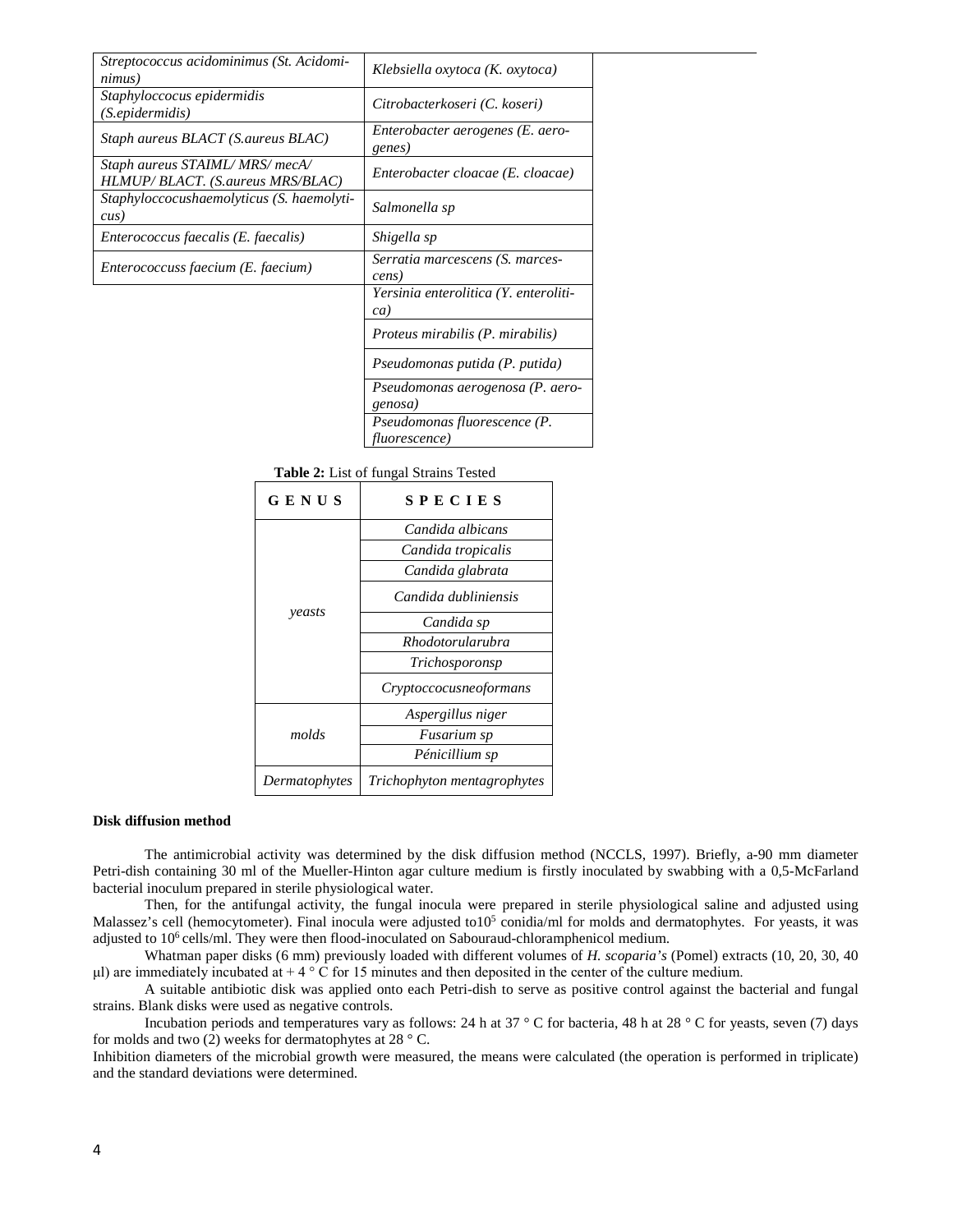#### **Antiradical activity by DPPH test**

Antiradical activity of *H. scoparia*'s (Pomel) various extracts were evaluated *in vitro* by the DPPH test. DPPH (2,2 diphenyl-1-picrylhydrazyl) which is initially purple-coloured, turns yellow in the presence of free radical scavengers. It is subsequently reduced into 2, 2- diphenyl-picrylhydrazine. This colour change allows the kinetics of discoloration at 515 nm. For this purpose, volumes containing quantities equivalent to those of the various extracted functional compounds  $(2 \text{ mg/ml})$  were incubated in a 0,0024 g/l concentration of DPPH solution prepared in ethanol. The absorbance at 515 nm was regularly recorded. For each test, the coefficient of discoloration kinetics was determined, and the concentration values that inhibit or reduce 50% of the initial DPPH concentration  $(IC_{50})$  were graphically determined by linear regression (Hassan et al., 2018).

Results for each tested compound are expressed as DPPH reduction percentage (PI %) in comparison to those obtained by the standards (vitamin C and BHA).

### **PI% = [(control abs -sample abs) / control abs] x 100**

### **Statistical analysis**

All data are presented as the mean( $\pm$  S.E.M) of the indicated number of experiments. Results were analyzed by one-way or two-way analysis of variance (ANOVA) with Tukey–Kramer multiple comparison post-test performed using Graph Pad Prism version 5.0 for Windows (GraphPad software Inc. San Diego. CA). Statistical significance was set at *p*<0.05.

#### **Results**

# **Phytochemical study**

Results of the phytochemical screening of *Hammada scoparia*'s extracts obtained by qualitative characterization reactions are summarized in Table 3. This phytochemical screening enabled us to demonstrate the presence of alkaloids, saponosides, triterpenes and sterols, flavonoids, gallic tannins and mucilages. As for catechic tannins, anthocyanins and leucoanthocyanins, the tests were negative.

| Table 3: Results of the characterization reactions of the different chemical groups sought in the powder of H. scoparia. |  |
|--------------------------------------------------------------------------------------------------------------------------|--|
|--------------------------------------------------------------------------------------------------------------------------|--|

| <b>Chemical group</b> |                                                                                                                                  |                  | <b>Results</b> | <b>Characteristics</b>                                 |
|-----------------------|----------------------------------------------------------------------------------------------------------------------------------|------------------|----------------|--------------------------------------------------------|
|                       |                                                                                                                                  | Total tannins    | $^{+++}$       | Black-green                                            |
|                       | <b>Tannins</b><br><b>Flavonoids</b><br><b>Alkaloïds</b><br><b>Triterpenes and sterol</b><br><b>Mucilage</b><br><b>Saponosids</b> | Gallic tannins   | $^{+++}$       | <b>Black-Blue</b>                                      |
|                       |                                                                                                                                  | Catechic tannins |                | No precipitate                                         |
| Polyphenols           |                                                                                                                                  | Flavonones       | $^{+++}$       | Purlish-pink                                           |
|                       |                                                                                                                                  | Anthocyanes      |                |                                                        |
|                       |                                                                                                                                  | Leucoanthocyanes |                |                                                        |
|                       |                                                                                                                                  |                  | $^{+++}$       | Precipitate                                            |
|                       |                                                                                                                                  |                  | $^{+++}$       | Precipitate                                            |
|                       |                                                                                                                                  |                  | $^{+++}$       | <b>Brownish</b><br>ring and<br>greenish<br>supernatant |
|                       |                                                                                                                                  |                  | $^{++}$        | Flaky<br>interface                                     |
|                       |                                                                                                                                  |                  | $^{+++}$       |                                                        |

 $++ =$  abundant  $- =$  absent  $+ =$  weak reaction

### **Yield and chemical composition of** *H. scoparia's* **EO:**

Essential oil extraction by hydrodistillation of *Hammada scoparia*'s aerial parts yielded 0,52 %. GC and GC/MS analyses of this EO enabled us to determine the chromatographic profiles. Identification of each compound was performed using the Kovats' index, by comparison of retention times of compound's peaks, with those of the known authentic standards available in the authors' laboratory, and also by comparing their mass spectra with known compounds or compounds published by Adams. Chemical composition results of *H. scoparia* collected in Tata region in June 2016 are shown in Tables 4A and 4B.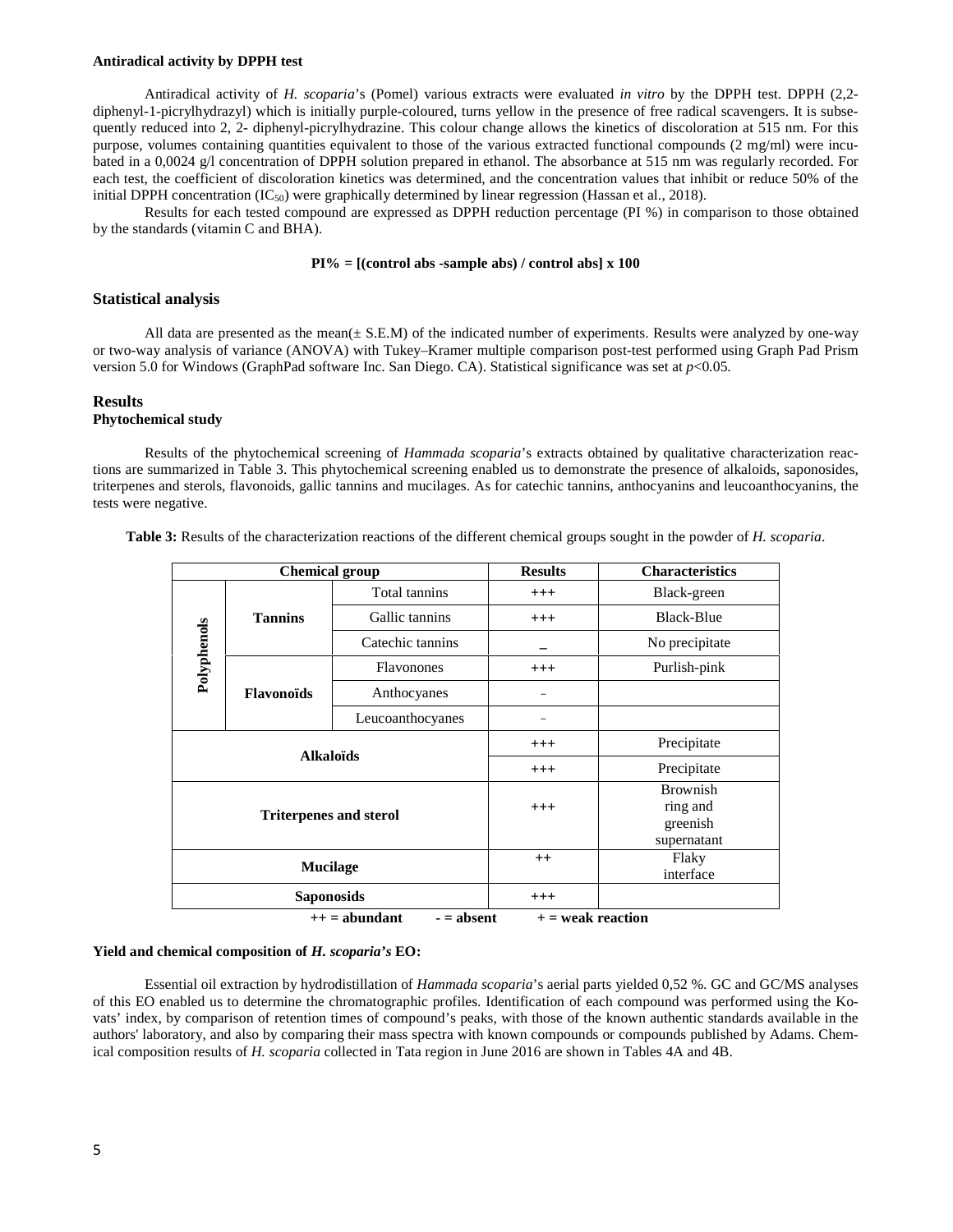| <b>Compounds</b>                   | <b>Retention index (RI)</b> |       |  |  |  |
|------------------------------------|-----------------------------|-------|--|--|--|
| <b>Monoterpenes</b>                |                             | 91.98 |  |  |  |
| <b>Monoterpenes hydrocarbons</b>   | 8.01                        |       |  |  |  |
| $\alpha$ -thujene                  | 930                         | 0.39  |  |  |  |
| $\alpha$ -Pinene                   | 939                         | 0.58  |  |  |  |
| Sabinene                           | 975                         | 0.12  |  |  |  |
| $\beta$ -Pinene                    | 979                         | 0.62  |  |  |  |
| $\alpha$ -Phellandrene             | 1002                        | 0.16  |  |  |  |
| $\alpha$ -Terpinene                | 1017                        | 0.46  |  |  |  |
| p-Cymene                           | 1024                        | 2.52  |  |  |  |
| $\beta$ -Phellandrene              | 1029                        | 0.14  |  |  |  |
| $\overline{Z}$ - $\beta$ -Ocimene  | 1037                        | 0.02  |  |  |  |
| $E - \beta$ -Ocimene               | 1050                        | 0.03  |  |  |  |
| $\gamma$ -Terpinene                | 1059                        | 2.18  |  |  |  |
| p-Mentha-2,4(8)-diene              | 1088                        | 0.64  |  |  |  |
| Terpinolene                        | 1088                        | 0.15  |  |  |  |
| OxygenatedMonoterpenes             |                             | 83.97 |  |  |  |
| 1-Octen-3-ol                       | 979                         | 0.07  |  |  |  |
| 3-octanol                          | 991                         | 0.09  |  |  |  |
| $\alpha$ -pineneoxide              | 1099                        | 0.03  |  |  |  |
| Cis-Thujone                        | 1102                        | 0.02  |  |  |  |
| 6-Champenol                        | 1113                        | 0.09  |  |  |  |
| Camphor                            | 1146                        | 0.13  |  |  |  |
| <b>Borneol</b>                     | 1169                        | 0.26  |  |  |  |
| Terpinen-4-ol                      | 1177                        | 0.32  |  |  |  |
| para-cymen-8-OL                    | 1182                        | 0.03  |  |  |  |
| $\alpha$ -Terpineol                | 1188                        | 0.05  |  |  |  |
| Cis-dihydrocarvone                 | 1192                        | 0.08  |  |  |  |
| Trans-dihydrocarvone               | 1200                        | 0.06  |  |  |  |
| Trans-carveol                      | 1216                        | 0.02  |  |  |  |
| Thymol                             | 1290                        | 0.44  |  |  |  |
| Carvacrol                          | 1298                        | 82.28 |  |  |  |
| <b>Sesquiterpenes</b>              |                             | 5.9   |  |  |  |
| <b>Sesquiterpenes hydrocarbons</b> |                             | 3.91  |  |  |  |
| $\alpha$ -Cubebene                 | 1351                        | 0.02  |  |  |  |
| Z-Caryophyllene                    | 1408                        | 2.04  |  |  |  |
| E-Caryophyllene                    | 1419                        | 0.04  |  |  |  |
| $\beta$ -Duprezianene              | 1422                        | 0.04  |  |  |  |
| cis-thujopsène                     | 1431                        | 0.54  |  |  |  |
| x-élémène                          | 1436                        | 0.04  |  |  |  |
| Aromadendrene                      | 1441                        | 0.03  |  |  |  |
| $\alpha$ -Humulene                 | 1454                        | 0.06  |  |  |  |
| Allo-aromadendrene                 | 1460                        | 0.13  |  |  |  |
| β-acoradiene                       | 1470                        | 0.41  |  |  |  |
| $\alpha$ -Neocallitropsene         | 1476                        | 0.34  |  |  |  |
| D-germacrene                       | 1481                        | 0.06  |  |  |  |
| δ-Cadinene                         | 1523                        | 0.16  |  |  |  |

**Table 4A:** Composition of *H. scoparia* Essential Oil from Southern Morocco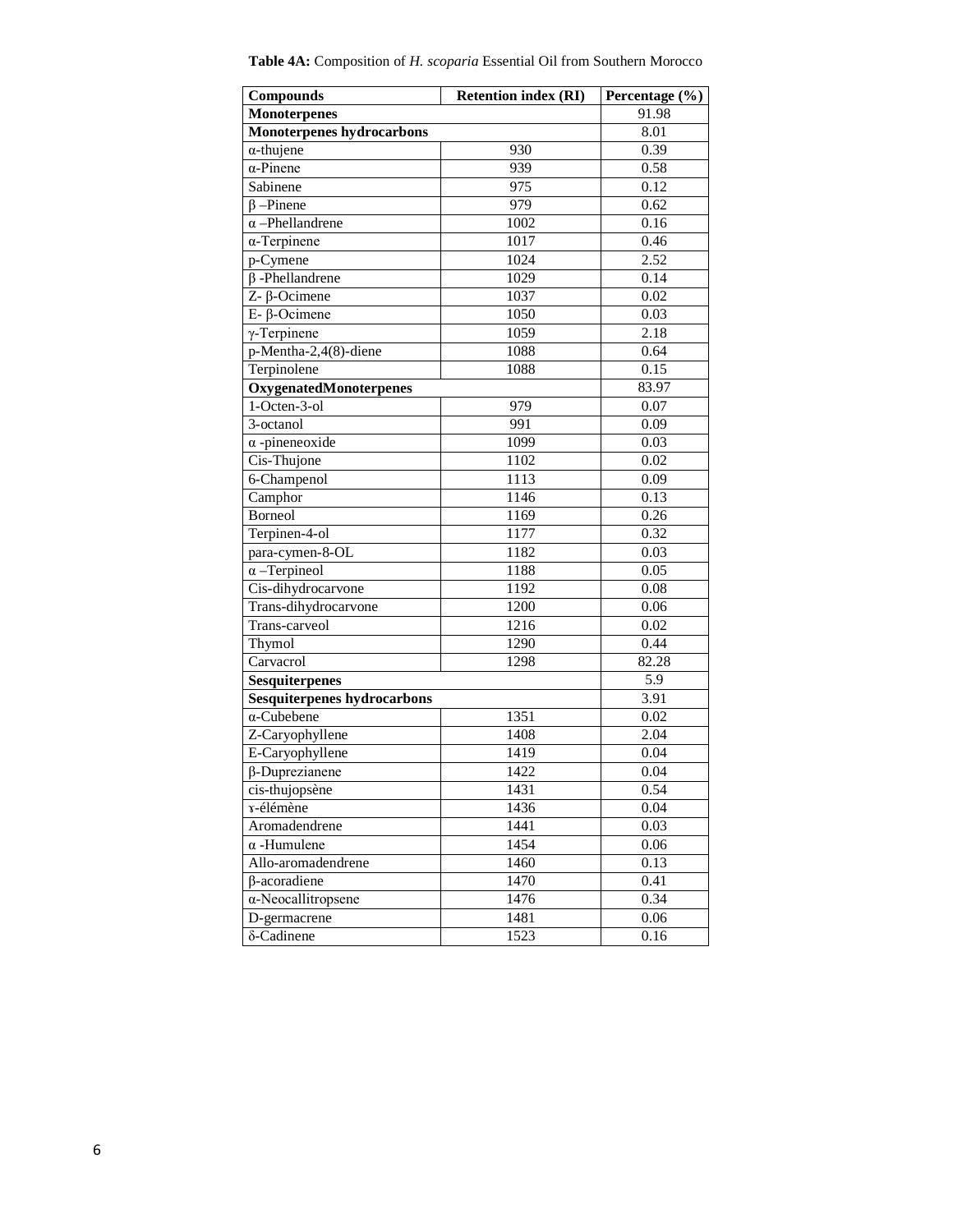| <b>Compounds</b>                | <b>Retention index(RI)</b> | Percentage $(\% )$ |  |  |  |
|---------------------------------|----------------------------|--------------------|--|--|--|
| Oxygenated Sesquiterpenes       |                            | 1,99%              |  |  |  |
| Thymol-methyl ether             | 1235                       | 0.74               |  |  |  |
| Cis-chrysanthenyl acetate       | 1265                       | 0.03               |  |  |  |
| Cis-verbenyl acetate            | 1282                       | 0.03               |  |  |  |
| Iso Bornyl acetate              | 1285                       | 0.06               |  |  |  |
| Thymol acetate                  | 1352                       | 0.02               |  |  |  |
| Spathulenol                     | 1578                       | 0.59               |  |  |  |
| Caryophylleneoxide              | 1583                       | 0.27               |  |  |  |
| Presilphiperfolan-8-ol          | 1586                       | 0.04               |  |  |  |
| 1,10-di-epi-Cubenol             | 1619                       | 0.02               |  |  |  |
| Selina-3,11-dien-6 $\alpha$ -ol | 1644                       | 0.05               |  |  |  |
| Valerianol                      | 1658                       | 0.08               |  |  |  |
| $7$ -epi- $\alpha$ -Eudesmol    | 1663                       | 0.06               |  |  |  |

**Table 4B:** Composition of *H. scoparia* Essential Oil from Southern Morocco

Fifty**-**three (53) constituents, representing 97,88% of the EO, were identified. These compounds are: monoterpene hydrocarbons  $(8.01\%)$  represented by para-cymene  $(2.52\%)$  and gamma-terpinene  $(2.18\%)$ , oxygenated monoterpenes (83,97%) mainly represented by carvacrol  $(82,28\%)$ . The monoterpene alcohols are in a small amount (<1%) and include 1-Octen-3-ol, 3-octanol, 6-Champenol, borneol, terpinen-4-ol, para-cymen-8-ol, α-terpineol, trans-carveol and thymol. Sesquiterpene derivatives are mainly represented by Z-caryophyllene  $(2,04\%)$ . The other constituents were detected with less than 0,6%

At the end of this analysis. we can conclude that oxygenated monoterpenes are the most abundant. With about (83,97%) of the total EO content. Thus, concerning the main compounds and due to the lack of studies on the species, *Hammada scoparia*'s EOs mainly consist of carvacrol  $(82.28\%)$ , p-cymene  $(2.52\%)$ , y-terpinene  $(2.18\%)$  and Z-caryophyllene  $(2,04%).$ 

# **Extraction of polyphenolic contents of** *H. scoparia***: Extraction of polyphenolics**

Several extracts were obtained by soxhlet and maceration from the aerial parts of *H*. *scoparia.* Extraction solvents were two mixtures of solvents: 70% methanol/water and 70% acetone/water.

According to the results presented in Figure 2, the yields of *H. scoparia's* hydro-methanol extracts obtained by soxhlet are higher  $(HSSM = 21,9%)$  than those of hydro-acetone extracts  $(HSSA = 13,55%)$ , while the yields of the extracts obtained by maceration are almost the same, whatever the solvent was  $(HSMM = 6,85\%$  and  $HSMA = 5,55\%$ ).

It should also be noted that the highest yields are obtained by soxhlet with hydro-methanol solvent (methanol 70%). These results may be justified on one hand, by the difference in solvents polarity, since methanol is more polar than acetone.

Therefore, it allows the extraction of a high rate of polyphenolic-type polar compounds. On the other hand, the temperature difference (soxhlet: hot extraction/maceration: cold extraction) can be another reason.

In general, extraction yield depends on the organ used for the extraction, the drying conditions, metabolite content, extraction method, nature of the solvent used for extraction or fractionation, and the polarity of the solvent.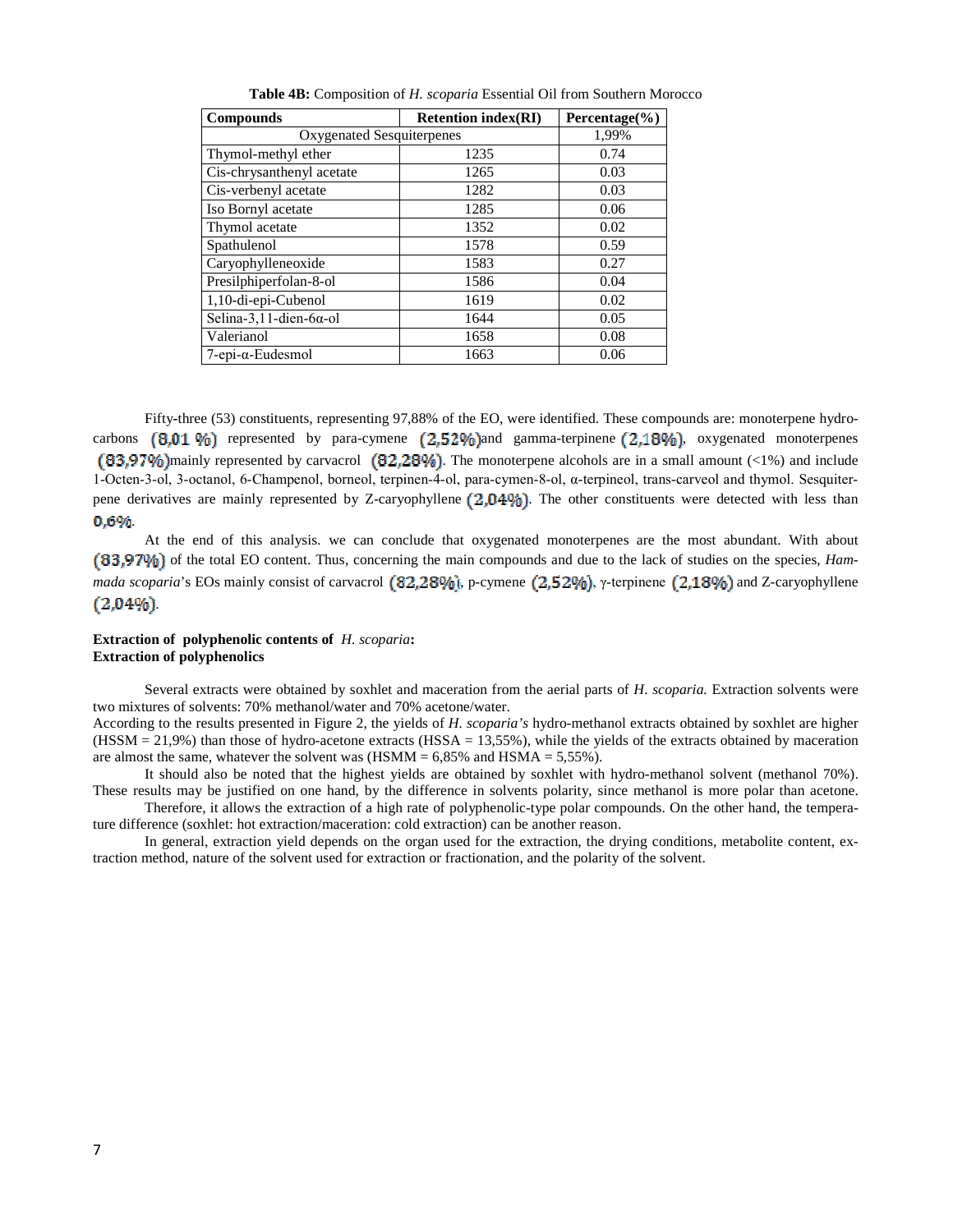# **Polyphénols Extraction**



**Figure 2:** Percentage of extraction of total polyphenols from *Hammada scoparia.* HSSM: Hydromethanol extract, HSSA: Hydroacetone extract, HSMM: Hydromethanol , HSMA: Hydroacetone extract.

### **Quantitative analysis of** *H. scoparia's* **phenolics Total phenol content**

The objective of crude extracts quantitative study by means of spectrophotometric assays was to determine the total content of polyphenols in the plant's extracts. Polyphenolic contents were expressed as mg gallic acid equivalent (GAE) per g of dry weight (DW). They are determined by the following equation:  $y = 0.095x + 0.003$ .

According to Figure 3, the following polyphenolic contents were recorded for *H. scoparia*: 7,46 mg GAE / g DW; 4,80 mg GAE / g DW; 2,38 mg GAE / g DW and 1,9 mg AGE / g DW respectively with the extracts HSSM, HSSA, HSMM and HSMA. Extracts obtained by soxhlet represent the highest content of polyphenolics. In comparison to maceration extraction, soxhlet extraction with methanol remains the best method to obtain a maximum content of polyphenols.



### **Total Polyphénol Contents**

**Figure 3:** Total polyphenolic contents from *Hammada scoparia* in mg GAE/g DW.

### **Flavonoid contents**

Flavonoid contents are expressed as mg quercetin equivalent (QE) per g of dry weight (DW). They are determined by this equation:  $y = 0.073x - 0.081$ .

We recorded for *H. scoparia* (Figure 4): 0,74 mg and 0,37 mg EQ / g DW respectively, with hydro-methanol and hydroacetone extracts (HSSM and HSSA). The hydro-methanol extract (HSSM) represents the highest content of flavonoids. The same observation was made in the case of extraction by maceration, while knowing that the highest content is recorded with soxhlet extraction (HSSM).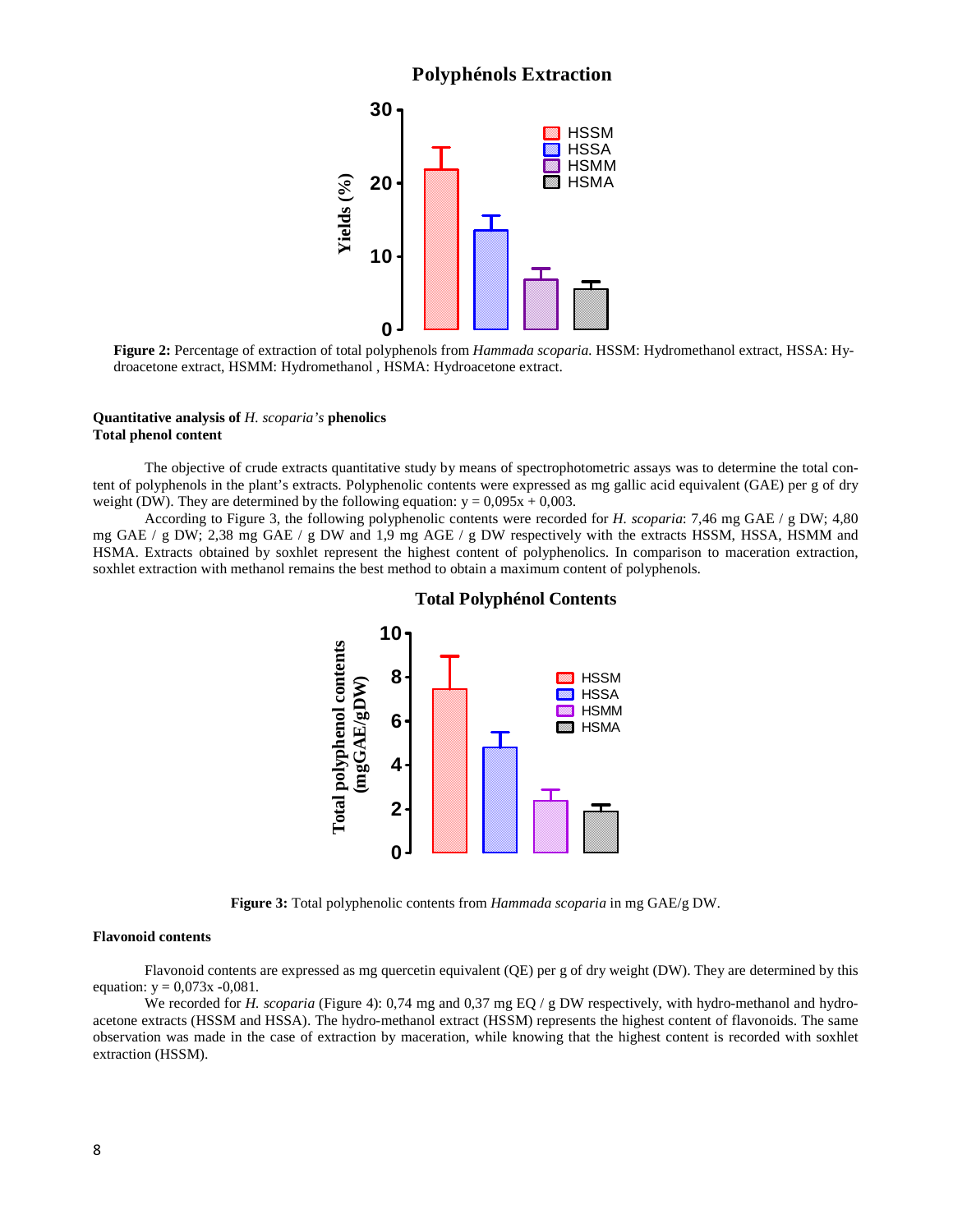# **Flavonoid Contents**



**Figure 4:** Total Flavonoid contents from *Hammada scoparia* in mg EQ/g DW of *H. scoparia.* 

# **Antimicrobial activity Antibacterial activity**

In this study, we tested the effect of hydro-methanol soxhlet extract (HSSM) and the hydro-methanol macerate (HSMM) of *H. scoparia* against microbial strains. The results of this antimicrobial evaluation are shown in Table 5.

Table 5 indicates that the methanol extract of *Hammada scoparia* showed moderate activity against *Staphylococcus epidermidis, Pseudomonas putida, Escherichia coli BLSE, Klebsiella oxytoca, Enterobacter cloacae* and *Enterococcus faecium* with the following inhibition diameters: 11, 11, 12, 13, 11, 11 mm for 40 μl/disk, respectively. Activity was recorded against *Streptococcus agalactiae*, *Escherichia coli* (wild), *Acinetobacter baumannii* and *Staphylococcus haemolyticus* with the following inhibition diameters: 9, 8, 10, 8 mm with 40μl/disk. On the other hand, the plant's hydro-methanol extract was active only from 40 μl of the extract towards *Listeria sp* (DI = 9 mm), *Shigella spp* (DI = 11 mm) and *Serratia marcescens* (DI = 9 mm).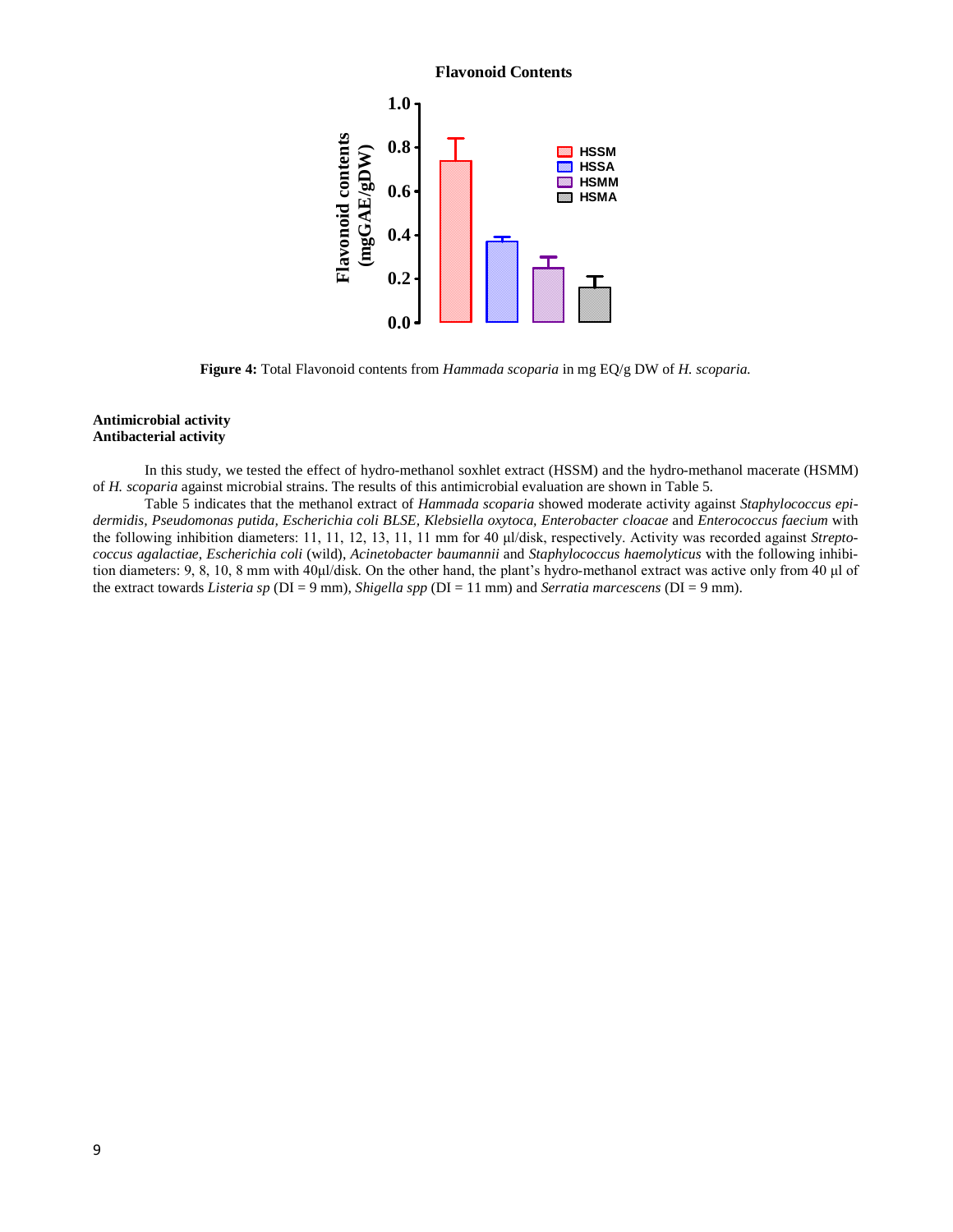|                       |                                  | Diameters of inhibition Zone (DI) in (mm) |                                                                                                                                                                          |               |                                                           |               |               |                                                             |                               |                          |                    |                 |
|-----------------------|----------------------------------|-------------------------------------------|--------------------------------------------------------------------------------------------------------------------------------------------------------------------------|---------------|-----------------------------------------------------------|---------------|---------------|-------------------------------------------------------------|-------------------------------|--------------------------|--------------------|-----------------|
|                       | <b>Extracts used</b>             | <b>HSSM</b>                               |                                                                                                                                                                          |               | <b>HSMM</b>                                               |               |               |                                                             | Control                       |                          | <b>Antibiotics</b> |                 |
| <b>Bacteria</b>       |                                  |                                           | $10(\mu l/disk)\left[20(\mu l/disk)\right]30(\mu l/disk)\left[40(\mu l/disk)\right]10(\mu l/disk)\left[20(\mu l/disk)\right]30(\mu l/disk)\left[40(\mu l/disk)\right]NC$ |               |                                                           |               |               |                                                             |                               |                          | $\overline{PC}$    |                 |
|                       | Concentration in<br>(mg/ml)/disk | 5                                         | 10                                                                                                                                                                       | 15            | 20                                                        | 5             | 10            | 15                                                          | 20                            | $\overline{\phantom{a}}$ |                    |                 |
|                       | St. B                            |                                           |                                                                                                                                                                          | $7.0 \pm 0.0$ | $9.0 \pm 0.5$                                             |               |               | $7.0 \pm 0.0$                                               | $9.0 \pm 1.0$                 | $\overline{0}$           | 21.0               | Cefotaxime      |
|                       | St. D                            |                                           |                                                                                                                                                                          |               |                                                           | $8.0 \pm 0.3$ | $9.0 \pm 0.3$ | $10.0 \pm 0.5$ 12.0 $\pm$ 0.6                               |                               | $\overline{0}$           | 30.3               | Co-trimoxazole  |
|                       | St. porcinus                     |                                           |                                                                                                                                                                          |               | $9.0 \pm 0.3$                                             |               |               |                                                             |                               | $\mathbf{0}$             | 29.0               | Chloramphenicol |
|                       | St. Acidominimus                 |                                           |                                                                                                                                                                          |               |                                                           |               |               |                                                             |                               | $\overline{0}$           | 18.6               | Amoxicilline    |
|                       | S. epidermidis                   |                                           | $7.0 \pm 0.3$                                                                                                                                                            | $10 \pm 0.6$  | $11.0 \pm 0.6$                                            |               |               |                                                             |                               | $\overline{0}$           | 12.0               | Gentamicine     |
|                       | S. aureus BLAC                   |                                           |                                                                                                                                                                          |               |                                                           |               |               |                                                             |                               | $\overline{0}$           | 16.0               | Gentamicine     |
|                       | S. aureus MRS/BLAC               |                                           |                                                                                                                                                                          |               |                                                           |               |               |                                                             |                               | $\mathbf{0}$             | 17.7               | Vancomycine     |
| Gram-positive Cocci   | S. haemolyticus                  | $7 \pm 0.3$                               | $7.5 \pm 0.0$                                                                                                                                                            | $8.0 \pm 0.3$ | $8.0 \pm 0.5$                                             |               |               | $7.0 \pm 0.0$                                               | $10.0 \pm 0.6$                | $\overline{0}$           | 20.3               | Co-trimoxazole  |
|                       | E. faecalis                      |                                           |                                                                                                                                                                          |               |                                                           |               |               |                                                             |                               | $\theta$                 | 17.0               | Gentamicine     |
|                       | E. faecium                       |                                           | $7.0 \pm 0.5$                                                                                                                                                            |               | $10.0 \pm 0.5$ 11.0 $\pm$ 0.6                             |               | $8.0 \pm 0.3$ | $10.0 \pm 0.3$ 12.0 $\pm 1.0$                               |                               | $\mathbf{0}$             | 24.0               | Imipeneme       |
|                       | E. coli                          | $7\pm0.0$                                 | $7.5 \pm 0.5$                                                                                                                                                            | $7.5 \pm 0.3$ | $8.0 \pm 0.0$                                             | $7.0\pm0.0$   |               | $10.0 \pm 0.3$ 11.0 $\pm$ 0.6 12.0 $\pm$ 0.3                |                               | $\overline{0}$           | 17.3               | Imipeneme       |
|                       | E. coli BLSE                     | $7 \pm 0.3$                               | $10\pm0.6$                                                                                                                                                               |               | $11.0 \pm 1.0$ 12.0 $\pm 1.0$                             | $8.0\pm0.3$   | $9.0 \pm 0.6$ | $10.0 \pm 0.3$ 11.0 $\pm$ 0.0                               |                               | $\overline{0}$           | 19.3               | Imipeneme       |
|                       | K. pneumonie                     |                                           |                                                                                                                                                                          |               |                                                           | $7.0 \pm 0.0$ | $7.5 \pm 0.3$ | $8.0 \pm 0.0$                                               | $11.0 \pm 0.0$                | $\overline{0}$           | 31.3               | Imipeneme       |
|                       | K. oxytoca                       |                                           | $7.0 \pm 0.0$                                                                                                                                                            |               | $10.0 \pm 0.6$ 13.0 $\pm$ 0.6                             |               |               |                                                             |                               | $\mathbf{0}$             | 16.5               | Norfloxacine    |
|                       | C. koseri                        |                                           |                                                                                                                                                                          |               |                                                           |               |               |                                                             |                               | $\mathbf{0}$             | 30.0               | Ciprofloxacine  |
|                       | E. aerogenes                     |                                           |                                                                                                                                                                          |               |                                                           |               |               |                                                             |                               | $\theta$                 | 20.3               | Imipeneme       |
|                       | E. cloacae                       | $7 \pm 0.0$                               | $9.0 \pm 0.5$                                                                                                                                                            |               | $10.0 \pm 0.5$ 11.0 $\pm$ 0.3 7.0 $\pm$ 0.0 9.0 $\pm$ 0.5 |               |               | $11.0 \pm 0.0$ 12.0 $\pm 0.6$                               |                               | $\overline{0}$           | 11.7               | Gentamicine     |
|                       | Salmonella sp                    |                                           |                                                                                                                                                                          |               |                                                           |               |               |                                                             |                               | $\mathbf{0}$             | 10.3               | Amoxicilline    |
| Gram-negative Bacilli | Shigella sp                      |                                           |                                                                                                                                                                          |               | $11.0 \pm 0.3$                                            |               |               |                                                             | $10.0 \pm 0.0$ 12.0 $\pm$ 0.3 | $\overline{0}$           | 31.0               | Co-trimoxazole  |
|                       | S. marcescens                    |                                           |                                                                                                                                                                          |               | $9.0 \pm 0.0$                                             |               | $7.0 \pm 0.0$ | $11.0 \pm 1.0$ 12.0 $\pm 1.0$                               |                               | $\theta$                 | 22.3               | Chloramphenicol |
|                       | Y. enterolitica                  |                                           |                                                                                                                                                                          |               |                                                           |               |               |                                                             | $8.0 \pm 0.3$                 | $\overline{0}$           | 30.0               | Co-trimoxazole  |
|                       | P. mirabilis                     |                                           |                                                                                                                                                                          |               |                                                           | $7.0 \pm 0.3$ | $8.0 \pm 0.3$ | $9.0 \pm 0.5$                                               | $10.0 \pm 0.0$                | $\overline{0}$           | 18.6               | Gentamicine     |
|                       | P. putida                        |                                           | $8.0\pm0.6$                                                                                                                                                              |               | $10.0 \pm 0.6$ 11.0 $\pm 0.5$                             | $7.0 \pm 0.3$ | $7.5 \pm 0.0$ | $8.0 \pm 0.3$                                               | $9.0 \pm 0.5$                 | $\mathbf{0}$             | 15.7               | Gentamicine     |
|                       | P. aerogenosa                    | $7\pm0.0$                                 | $8.0 \pm 0.6$                                                                                                                                                            |               | $9.0 \pm 0.6$ 10.0 $\pm$ 0.3                              |               |               |                                                             |                               | $\overline{0}$           | 26.6               | Ceftazidime     |
|                       | P. fluorescence                  |                                           |                                                                                                                                                                          |               |                                                           | $7.0 \pm 0.5$ | $8.0 \pm 0.5$ | $9.0\pm0.6$                                                 | $10.0 \pm 0.0$                | $\overline{0}$           | 10.7               | Gentamicine     |
|                       | A. baumannii                     |                                           |                                                                                                                                                                          |               | $7.0 \pm 0.0$ 10.0 $\pm$ 0.5                              |               |               |                                                             |                               | $\Omega$                 | 17.7               | Ceftazidime     |
| Gram-<br>Positive     | Listeria sp                      |                                           |                                                                                                                                                                          |               | $9.0 \pm$<br>0.6                                          |               |               |                                                             |                               | $\theta$                 | 28.3               | Gentamicine     |
| Bacilli               | Corynebacterium sp               |                                           |                                                                                                                                                                          |               |                                                           |               |               | $11.0 \pm 0.5$ 12.0 $\pm$ 0.6 15.0 $\pm$ 1.0 17.0 $\pm$ 1.5 |                               | $\overline{0}$           | 26.3               | Penicilline G   |

**Table 5: Antibacterial activity of** *H. scoparia*

HSSM: Hydromethanol soxhlet extract of *H. scoparia*, HSMM: Hydromethanol macerate of *H. scoparia*. NC: Negative Control. PC: Positive Control.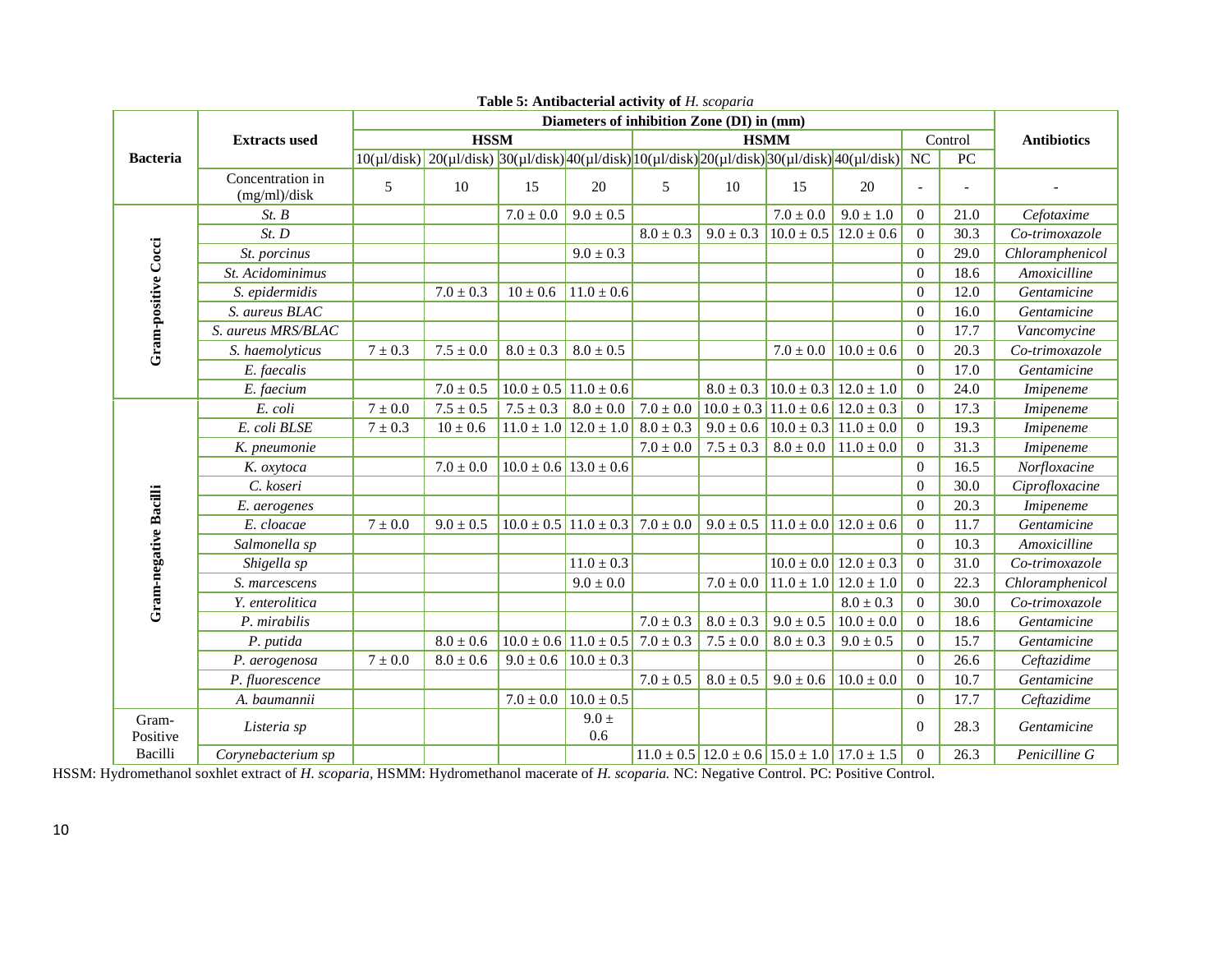In addition, the hydro-methanol macerate of *Hammada scoparia* showed moderate activity against *Escherichia coli* (wild), *Klebsiella pneumonia* ssp. *pneumonia*, *Proteus mirabilis*, *Escherichia coli* ESBL, *Pseudomonas fluorescence*, *Serratia marcescens*, *Streptococcus* group D (non-enterococcus), *Enterococcus Faecium, Enterobacter cloacae* with inhibition diameters as follows: 12, 11, 10, 11, 10, 12, 12, 12, 12 mm for 40μl/disk, respectively. Low activity was remarked against Pseudomonas putida ( $DI = 9$  mm to  $40\mu$ /disk). Moreover, the methanol extract of this plant showed activity only from 30  $\mu$ l of the extract against *Streptococcus agalactiae*, *Shigella spp.* and *Staphylococcus haemolyticus*. Contrariwise, hydromethanol macerate of *Hammada scoparia* showed good activity against *Corynebacterium* sp (DI = 17 mm with 40 μl/disk), whereas no sensitivity was observed for the other strains.

To sum up, results from inhibition tests of *H. scoparia's* extracts against bacteria showed moderate antibacterial activity. In the absence or rarity of work on this species, we conclude according to our results, that hydro-methanol macerates gave a moderate activity compared to the hydro-methanol extract obtained by Soxhlet. In addition, *H. scoparia's* hydro-methanol macerate showed good activity against *Corynebacterium spp.* with 17 mm as inhibition diameter with 40 μl/disk.

### **Antifungal activity**

The results of fungal inhibition tests were negative. Neither the soxhlet extracts nor the macerates (hydro-methanol and hydro-acetone) showed antifungal activity against the selected fungi. This lack of inhibitory effect may be due to the low concentrations tested, the extraction method and/or the solvents used.

The chemical composition of plant extracts may be influenced by many factors, including the species to which the plant belongs (taxonomy), the plant material (leaves, flowers, twigs, fruits, inflorescence, aerial part, and so on) used for extraction as well as the extraction process. Combination of these various parameters seems to be an explanation for the observed variations in antimicrobial activity.

### **Antioxidant activity**

#### **Estimation of the antioxidant power by DPPH method**

In addition, the selected extracts were also evaluated for their antioxidant activities. The DPPH radical method is one of the most widely used substrates for the rapid and direct evaluation of antioxidant activity due to its stability and the simplicity of the analysis (Bozin *et al.,* 2008).

To better characterize the antioxidant power, we introduced the  $IC_{50}$  parameter.  $IC_{50}$  values of the extracts were determined using the linear regression curve:  $y = ax + b$ .

Figures 5 (A) and (B) report the results of crude extracts antioxidant power assessed by the DPPH free radical scavenging method.

In general, all tested extracts exerted a more or less significant decrease of the absorbance at 517 nm according to their concentrations.

The standard antioxidants used in this study were ascorbic acid and BHA (2mg/ml). They showed a very powerful antiradical activity with IC50values equal to 0,5 and 0,8 mg/ml respectively, for ascorbic acid and BHA. For *H. scoparia*. HSSM and HSMA extracts are the most active, with  $IC_{50}$  values equal to 1,2 and 1,4 mg / ml respectively.

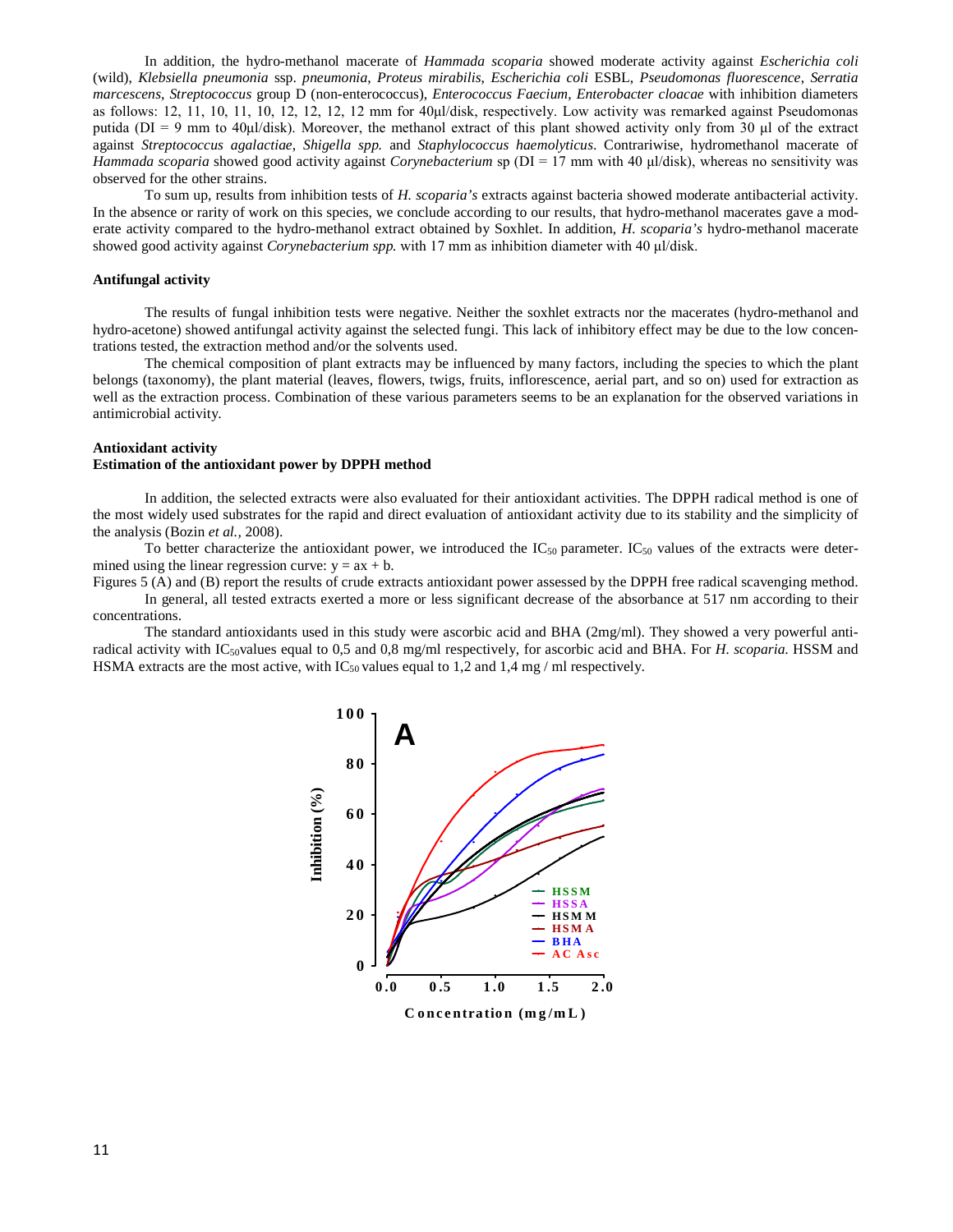

**Figure 5: (A)** Percentage inhibition of DPPH free radical according to the concentrations of the extracts of *H. scoparia*, ascorbic acid and from BHA (2 mg/ml). ( **B)** IC50 of ascorbic acid, BHA and extracts of *H. scoparia*.

#### **Discussion**

Generally, the chemical groups detected in our studies confirm the work of Ezzeddine et al., 2012, Jarraya et al., 2005, on the same species (*H. scoparia* (Pomel) Iljin.

The coupling of gas chromatography with mass spectrometry (GC/MS) has identified in the essential oil of *Hammada scoparia*, 53 compounds. Due to lack of previous studies on the EO of *Hammada scoparia*, this essential oil could be characterized by its main compounds discovered in this study: carvacrol (82.28%). p-cymene (2.52%). γ-terpinene (2.18%) and Zcaryophyllene (2.04%).

The gap between polyphenolic and flavonoid contents could be attributed to the solubility difference of phenolic compounds due to the solvents polarity. It could also be explained by the extraction temperature and the chemical nature of phenolic compounds. The choice of the extraction method can also play an important role in polyphenolic and flavonoid extractions and quantification processes.

Polyphenol extraction yields, as well as total phenols and flavonoids contents, remain moderate in comparison to the work of Mohammedi (Mohammedi, 2012) in Algeria. This fact can be explained by the high polarity and the high hydro-solubility of phenolic compounds of this species.

For the antimicrobial activity carried out on the plant species, *Hammada scoparia*, and by the lack of work on this species, it can be said that according to our results, the methanolic macerate showed a moderate antibacterial activity compared to the methanolic extract obtained by Soxhlet. It should also be noted that the methanolic macerate of *Hammada scoparia* exhibited good activity with respect to *Corynebacterium spp.* with an inhibition diameter of 17 mm for taking 40 μl of extract. Furthermore, for the antifungal potential evaluated on the extracts and macerates prepared and used in this study, the lack of inhibitory effect may be due to the low concentration tested, the extraction method or the solvents used. The raised percentage of carvacrol in the aerial part of *H. scoparia* could justify the antimicrobial activity observed for the extracts tested. This major compound has also been identified as an innovative therapeutic agent for the treatment of infectious diseases (Seyed, 2015). In general, depending on the concentrations of the extracts evaluated in this study, gram-positive bacteria are more sensitive to the extracts than Gramnegative bacteria. Indeed, in a Langroodi study (Langroodi et al., 2018), the effect of *Berberis vulgaris* extracts on sprout growth in broth for heart and brain infusion was examined. Results obtained suggest the probability of Seed growth rates decrease when the concentration of extracts increases, due to high amounts of carvacrol. Their results were consistent with this study.

Mechanisms of the antimicrobial effects of active ingredients is undoubtedly very complex. Among the hypotheses advanced, inhibition of nucleic acid synthesis, alteration of the functions of the cytoplasmic membrane, sequestration of substrates necessary for microbial growth, and inhibition of microbial energy metabolism have been proposed (Fei et al., 2011; Coppo et al., 2014; Magi et al., 2015; Abbaszadeh et al., 2014).

With regard to the antiradical power, the hydro-méthanol Soxhlet extracts are more active than the hydro-acetone Soxhlet extracts, hydro-methanol macerate and hydro-acetone macerate. This is probably due to the complexity of the polyphenolic substances in these crude extracts, and/or to the synergy between the compounds for a better antioxidant activity (Vermerris and Nicholson, 2006; Scalbert et al., 2005; Patricia et al., 2014).

In this study focused on  $H$ . scoparia's soxhlet extracts and macerates, the ratio of polyphenolic content/IC<sub>50</sub> is much higher than 1, while the ratio of flavonoid content/IC<sub>50</sub> is less than 1. According to Mohammedi (2012) and Djeridane (2006), the polyphenols represent a large group of phenolic compounds in the genus *Hammada*.

# **Conclusion**

Phytochemical screening enabled us to demonstrate the presence of alkaloids, saponosides, triterpenes, sterols, flavonoids, gallic tannins and mucilages in the extracts used.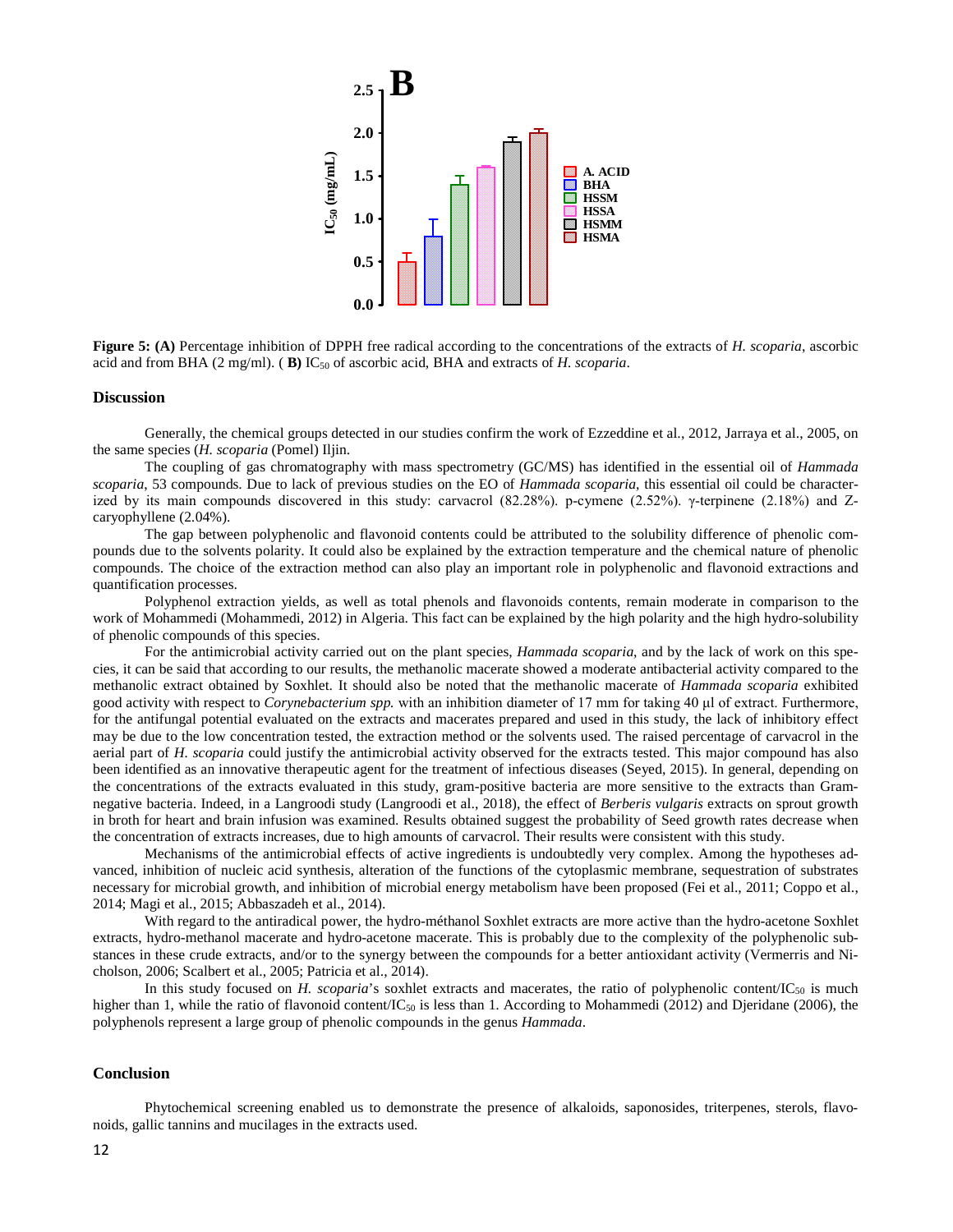The oxygenated monoterpenes were the most abundant constituents, approximately 83.97% of *Hammada scoparia*'s EO. Due to lack of previous studies on *Hammada scoparia*'s EO, this EO could be characterized by its main compounds discovered in this study: carvacrol (82.28%), p-cymene (2.52%), γ- terpinene (2.18%) and Z-caryophyllene (2.04%).

It should also be noted that the highest extraction yields were obtained by the soxhlet method with 70% methanol as solvents. These results are justified by the increase of the solvent polarity (methanol is more polar than acetone) and equally, by the increase in temperature (temperature (soxhlet) > temperature (maceration)). Thus, polyphenols extraction yields, contents of total phenols and flavonoids remain moderate compared to other studies. This can be explained by the high polarity and hydrosolubility of the phenolic compounds present in this plant species.

Results of bacterial growth inhibition tests by H. *scoparia's* extracts showed moderate antibacterial activity. Hydromethanol macerates exhibited a moderate activity compared to the hydromethanol extract obtained by soxhlet. In addition, *Hammada scoparia's* hydromethanol macerate showed good activity against *Corynebacterium* sp*.* with 17 mm inhibition diameter for 40 μl. All scientific results obtained in this work confirm the therapeutic use of *H. scoparia* in traditional medicine by the Moroccan population.

### **Conflict of interest**:

All the authors declare that they have no actual or potential conflict of interest, including any financial, personal or other relationships with people or organizations.

### **References**

- 1. Abbaszadeh S, Sharifzadeh A, Shokri H, Khosravi AR, Abbaszadeh A, (2014). Antifungal efficacy of thymol, carvacrol, eugenol and menthol as alternative agents to control the growth of food-relevant fungi. Journal de Mycologie Médicale; 24 (2): 51-56.
- 2. Adams R. 2007. Identifi cation of essential oil components by gas chgromatography/mass spectrometry, 4th ed, Allured Publishing Corp., Carol Stream, IL, USA.
- 3. Ajabnoor MA, Al-Yahya MA, Tariq M, Jayyab AA, (1984). Antidiabetic activity of Haloxylon salicornicum. Fitoterapia LV; 107-109.
- 4. Awaad AS, Sokkar NM, Soliman GM, (2001). Bulletin of the Faculty of Pharmacy (Cairo. University); 39: 121.
- 5. Ben Salah H, Jarraya R, Martin MT, Veitch NC, Grayer RJ, Simmonds MS, Damak M, (2002). Flavonol Triglycosides from the Leaves of *Hammada scoparia* (POMEL) ILJIN. Chemical and pharmaceutical bulletin; 50 (9): 1268-1270.
- 6. Boulanouar B, Abdelaziz G, Aazza S, Gago C, Miguel MC, (2013). Antioxidant activities of eight Algerian plant extracts and two essential oils. Industrial Crops and Products; 46: 85-96.
- 7. Boulos L, (1999). Flora of Egypt Vol. I. Al Hadara Publishing, Cairo, Egypt; p : 123.
- 8. Bourogaa E, Jarraya R M, Nciri R, Damak M, El feki A, (2014). Protective effects of aqueous extract of *Hammada scoparia* agains the patotoxicity induced by ethanol in the rat. Toxicology and Industrial Health; 30 (2): 113–22.
- 9. Bourogaa E, Bertrand J, Despeaux M, Jarraya R, Fabre N, Payrastre L, Demur C, Fournie J J, Damak M, EL Feki A, Racaud-Sultan C, (2011). *Hammada scoparia* flavonoids and rutin kill adherent and chemoresistant leukemic cells*.* Leukemia Research; 35 (8): 1093–1101.
- 10. Bozin B, Mimica-Dukic N, Samojlik I, Goran A, Igic R, (2008). Phenolics as antioxydants in garlic (*Allium sativum* L., *Alliaceae*). Food Chemistry; 111: 925-929.
- 11. Chia-chi C, Ming-Hua Y, Hwei-mei W, Jiing-Chuan C, (2002). Estimation total flavonoid content in propolis by two complementary colorimetric methods. Journal of food and drug analysis; 10 (3): 178-182.
- 12. Coppo E, Marchese A, (2014). Antibacterial activity of polyphenols. Current Pharmaceutical Biotechnology; 15(4): 380-90.
- 13. Djeridane A, (2006). Antioxidant activity of some Algerian medicinal plants extracts containing phenolic compounds. Food Chemistry 97, Ed: ELSEVIER; 654-660.
- 14. El-Shazly A, Wink M, (2003). Tetra-hydroisoquinoline and beta-carboline alkaloids from Haloxylo narticulatum (Cav.) Bunge (Chenopodiaceae). Zeitschrift für Naturforschung C; 58 (7-8): 477-80.
- 15. Ezzeddine B, Raoudha M J, Riadh N, Mohamed D, Abdelfattah F, (2012). Protective effects of aqueous extract of *Hammada scoparia* agains the patotoxicity induced by ethanol in the rat. Toxicology and Industrial Health; 30 (2) 113-122.
- 16. Fei L, Hao L, Qipeng Y, Chunfang L, (2011). In vitro antimicrobial effects and mechanism of action of selected plant essential oil combinations against four food-related microorganisms; 44 (9), p: 3057-3064.
- 17. Jarraya R., Ben Salah H, Damak M, (2005). Chemical and radical scavenging activity of constituents from *Hammada scoparia* (Pomel) Iljin. Journal de la Société Chimique de Tunisie; 7: 261–266.
- 18. Hassan E, Akbar K, Filippo M, (2018). Essential oil composition, total phenolic and flavonoids contents, and antioxidant activity of Oliveria decumbens Vent. (Apiaceae) at different phenological stages. Journal of Cleaner Production; 198: 91-95.
- 19. Lamchouri F, Benali T, Bennani B, Toufik H, Ibn Majdoub H L, Bouachrine M, Lyoussi B, (2012). Preliminary phytochemical and antimicrobial investigations of extracts of *Haloxylon scoparium*. Journal of Materials and Environmental Science; 3 (4): 754-759.
- 20. Langroodi A M, Fathabad A E, Moulodi F, Mashak Z, Abad A K M, (2018). Antioxidant and Antimicrobial Activities of Aqueous and Ethanolic Extracts of Barberry and Zataria multiflora Boiss Essential Oil Against Some Food-Borne Bacteria. Journal of Kermanshah University of Medical Sciences; 22 (2); e83087.
- 21. Magi G, Marini E, Facinelli B, (2015). Antimicrobial activity of essential oils and carvacrol, and synergy of carvacrol and